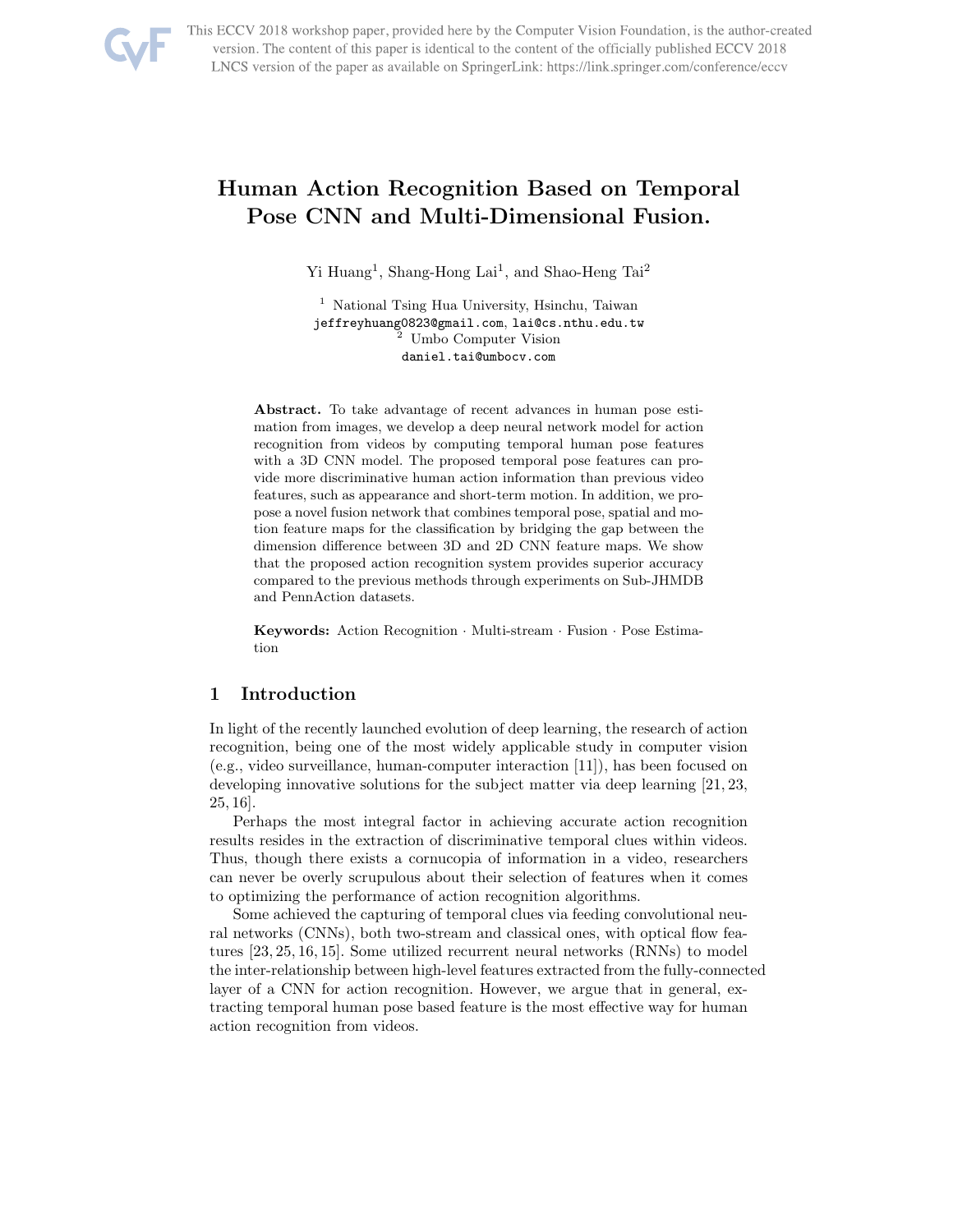

Fig. 1. Overview of the temporal pose-based convolutional neural network with multidimensional fusion

In this paper, we propose a 3D CNN network that is capable of exploiting temporal pose features within videos. Our method demonstrates the effectiveness of pose-based features in terms of modeling temporal information for human action recognition. We also develop a multi-dimensional fusion method to fuse the features extracted from 3D pose stream and 2D two-stream architecture, which further enhances the performance of our multi-stream posed-based CNN.

Our main contributions in this paper are summarized as follows:

- We propose a novel 3D temporal pose CNN for utilizing pose-based features to effectively capture the temporal human pose features in videos for action recognition.
- To take the advantages of both 2D and 3D network, we present a simple but highly effective multi-dimension fusion network which bridges the gap between 3D and 2D CNN feature maps and enables our model to leverage 3D temporal pose, spatial, and motion feature maps for human action recognition.
- By conducting extensive experiments, we validate the performance of the proposed framework and show that the proposed multi-stream action recognition system provides superior accuracy compared to the previous methods on Sub-JHMDB [13] and PennAction [26] datasets.

# 2 Related Work

## 2.1 Pose-Based Action Recognition.

As a kind of high-level visual information, human pose features are exploited in many works with different architectures of pose-based action recognition ap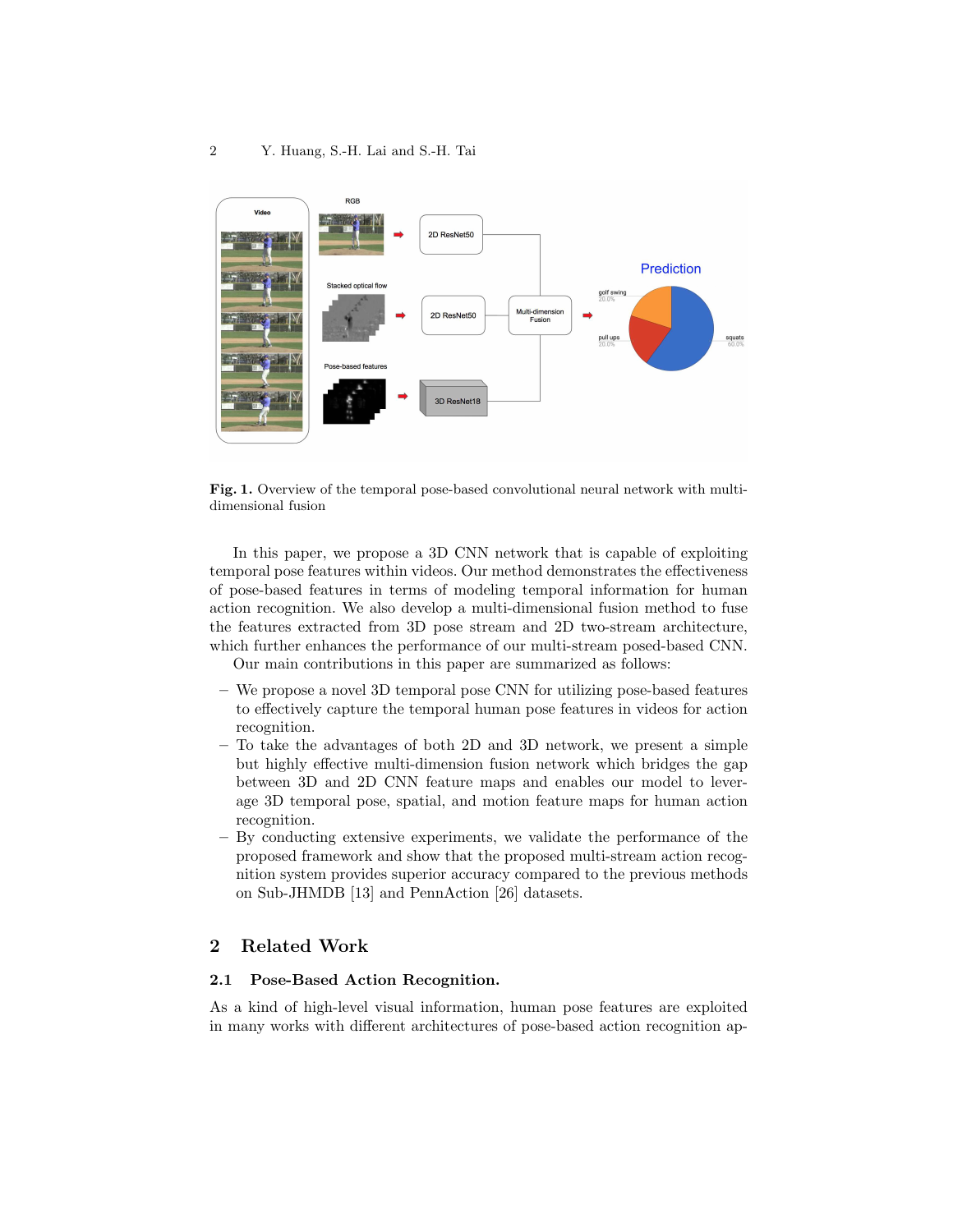proaches [5, 2, 12, 7]. [5] introduced a new video descriptor called P-CNN, which was derived from aggregating appearance (RGB) and short-term motion (optical flow) features around different human body parts across the whole video, and then such video descriptor was used to train a linear SVM classifier. Cao et al. [2] proposed to pool 3D deep CNN activations of different segments of a video using joint positions of frames in the video. By aggregating features across segments to form a video level representation, the aggregated result is input to a linear SVM for classification. [7] developed an end-to-end recurrent pose-attention network to leverage pose features with attention mechanism. However, the purpose of these works to utilize pose-based features is to indicate an attention region for other kinds of features, which we believe is not the optimal utilization of pose features. The main difference between the proposed method with previous pose-based methods is that we generate fused joint position maps and directly use as the input of 3D CNN to further model their temporal information.

### 2.2 Two-Stream-Based Action Recognition.

The deep learning approach of action recognition is a very active research area in the past few years [21, 23, 25, 16, 8, 6, 17, 14, 22]. Among several standard CNN architectures in action recognition related field, the two-stream CNN approach [21] is simple but highly effective [15]. It leverages the power of two single stream CNN to predict actions in videos: one for modeling the appearance clues in RGB images, and the other stream for capturing short-term motion in optical flow images. Recently, there are several works proposed to enhance the two-stream architecture. [23] proposed a sparse temporal sampling strategy and a series of good practice to further enhance the performance of [21] and make it more efficient. [1] aggregated local convolutional features of the two streams to introduce a new video representation for action classification. [25] included the audio stream and adopted LSTM networks to explore long-term temporal dynamics. In this work, we combine the two-stream architecture with a 3D CNN based pose stream by using a novel fusion method.

## 2.3 Multi-Stream Fusion.

In the original two-stream method [21], since the authors just simply fuse the features with average fusion, which only average the prediction scores of the softmax layer in both streams. [8] improved the original work by fusing the two streams with a single convolutional fusion layer. [25] took action class relationships into account to learn the best fusion weights of different deep neural network streams for different action classes. [16] used multiple 2D convolution layers to model the concatenation of features in different domains. However, all of these previous works only developing the fusion techniques based on the feature maps with the same dimension. In our work, we propose a novel fusion method to fuse the 3D convolutional pose stream with the 2D convolutional appearance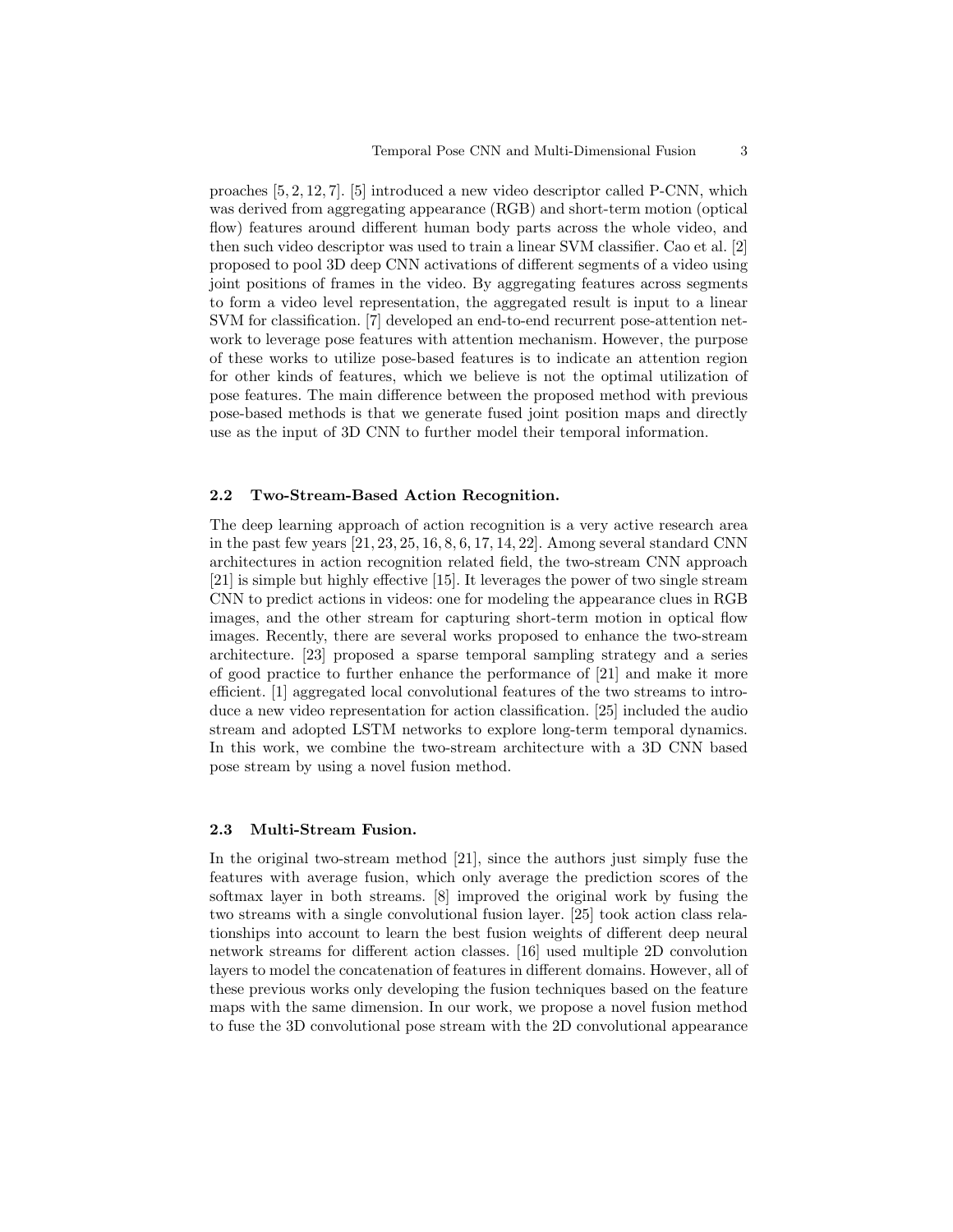stream and the 2D convolutional short-term motion stream by utilizing the proposed feature compression sub-network to bridge the gap of the discrepancy of feature dimensions of the three target CNN streams. The design details will be discussed in Section 4. We will compare the proposed multi-stream action recognition method with the state-of-the-art methods on some public datasets, which will be described in section 5.5.

# 3 Pose-based Action Recognition

In this section, We propose a CNN based model for action recognition based on using the human pose features. With the help of human pose features and proposed channel-wise convolution techniques. We present a novel way of utilizing pose features for human action recognition. We first briefly introduce the pose estimation method in section 3.1, and then provide the details of the proposed method in section 3.2-3.4

## 3.1 Pose estimation

In this paper, we generate the pose estimation result from a strong bottom-up multi-person pose estimator [3, 20, 24], which is capable of computing human pose features in different scales and positions with real-time speed. A sample result of human pose estimation is shown in figure 2(a). Instead of directly using their pose estimation result, we propose some pre-processing procedure to best utilize the multi-channel human joint position maps.



Fig. 2. An example of (a) the visualization of original pose estimation result and (b) the joint position map in our action recognition model.

**Joint Position Map:** Figure 2(a) shows the pose estimation result of [3, 20, 24], which utilizes different colors to denote different human joint positions. For the reason that the input dimension to the 3D CNN will be very large with the concatenation of the feature maps in temporal domain, we do not directly apply this result to 3D convolutional neural network, Instead, we take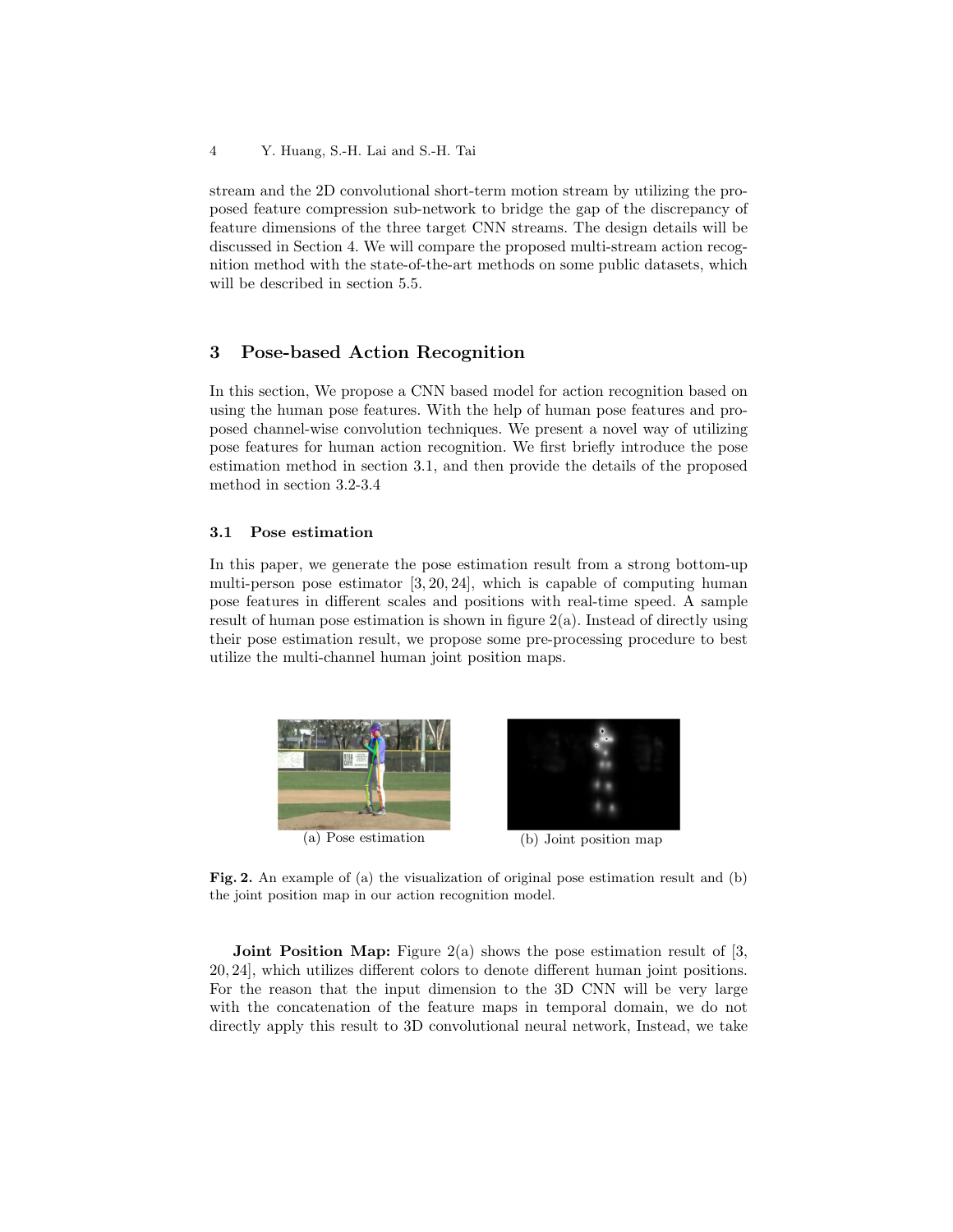the 15-channel heatmaps of their estimation result and generate a joint position map by using channel-wise convolution, which is shown in figure  $2(b)$  as the input of 3D convolutional neural network to extract the spatial and temporal features in human action. The details of the channel-wise convolution will be given subsequently in this section.

#### 3.2 Pose-based CNNs

In this work, with the belief that high-level pose-based features outperform the mid-level flow-based features [13] for action recognition, we extend the optical flow stacking CNNs [21] [23] to human-joint-part stacking CNNs to better capture spatial and temporal clues. The flow diagram of our pose-based 3D CNN model is depicted in Fig. 3.



Fig. 3. Flow diagram of the pose-based 3D CNN model

Channel-wise convolution: To leverage the information computed for all human parts, we first compute the the 15-channel heatmaps to generate the joint position map [13], which can be considered as the linear combination of the probability maps for the corresponding human parts. According to the experimental results in Table 3, we found that utilizing two 3D convolution layers to merge the features from a 15-channel heatmap achieve the highest accuracy in our experiments.

Stacked joint position: According to recent success in 3D CNN[9], we utilize the 3D residual network to model the pose-based feature and also compare its performance with a 2D network, which is used in the motion stream of [21] for modeling temporal clues. The details of our experiments will be described in section 5.1. Here, we denote  $P_t(u, v)$  to be the probability map of human parts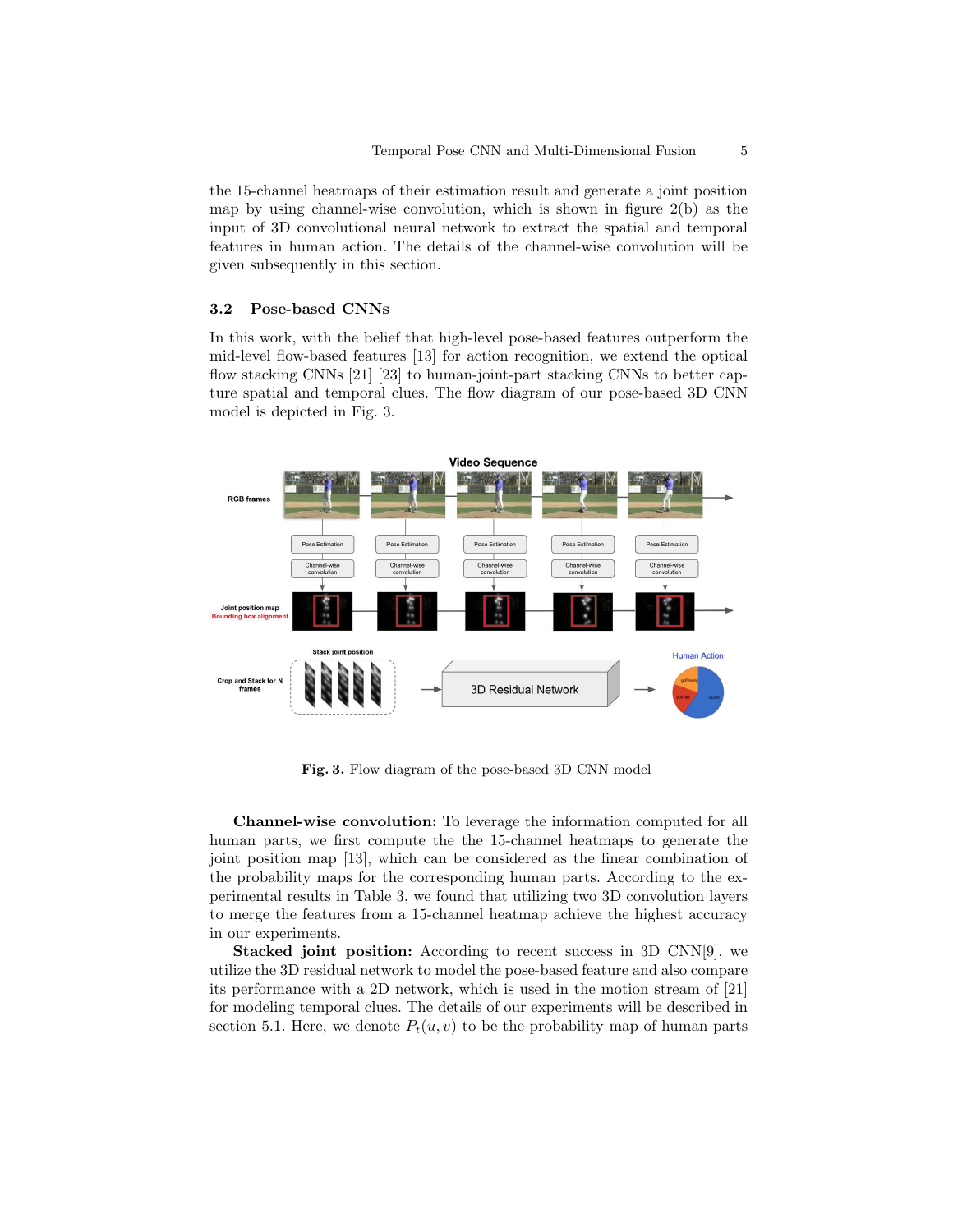at the point  $(u, v)$  at frame t. To model the temporal information of human joint parts across a sequence of frames, we stack the joint position map over L consecutive frames to form a stacked joint position map of totally L input channels. More precisely, let  $w$  and  $h$  be the width and height of videos. For  $u = [1 : w], v = [1 : h], k = [1 : L],$  the input volumes of the pose-based CNNs,  $I_t^{3d}$  and  $I_t^{2d}$ , at frame t are constructed as follows:

For 3D CNN, 
$$
I_t^{3d}(k, 1, u, v) = P_{t+k-1}(u, v)
$$
 (1)

For 2D CNNs, 
$$
I_t^{2d}(k, u, v) = P_{t+k-1}(u, v)
$$
 (2)

The main difference between 2D and 3D approaches is that 2D CNNs only model temporal clues at the first convolution layer. On the contrary, 3D CNNs are capable of modeling temporal clues at all convolution layers. In section 5.1, we will have some discussion of the pros and cons between 3D and 2D network.

Human detector: Since the intensity in the human pose heat maps is consistent with the region that contains human, our experimental results in Table 5 show that utilizing ground-truth bounding box to crop the person in action can significantly improve the action recognition accuracy and we also compare it with the state-of-the-art human detection method (Faster R-CNN[19]) in Table 5.

#### 3.3 Transfer Learning for ImageNet Pretrained Weights

We also combine two powerful transfer learning techniques: the cross-modality pre-training  $[23]$  and bootstrapping 3D filter from 2D filter  $[4]$ . By applying the combination of these techniques on ImageNet pre-trained weights, we are able to transfer the knowledge from image domain to pose domain and bootstrap our pose-based 3D CNN. The combination method is constructed as follows. We first follow [23] to modify the weights of each convolution layer of ImageNet pre-trained model to handle the input of our stacked joint position field. More precisely, we average the weights across the RGB channels and replicate this average by the channel number of 2D pose-based network. Then we apply the idea in [4] to process the weights of 2D pose-based network for utilizing in 3D pose-based network. Since the architecture of 3D residual network is inflating from 2D residual network, for these 3D filters of size  $N * N * N$  are formed by expanding an additional dimension from the 2D filters of size  $N * N$ . Thus, by repeating the weights of the 2D filters  $N$  times along the time dimension, and rescaling them by dividing by N, we can generate the weights for pose-based 3D CNN. The transfer learning method not only successfully reduces convergence time but also improves the accuracy of our model. The experimental result is shown in Fig. 4

#### 3.4 Implementation Details

Hyperparameter: In the training stage, we set the initial learning rate of pose stream as  $1 \times 10^{-3}$  and it is divided by 10 when the validation accuracy is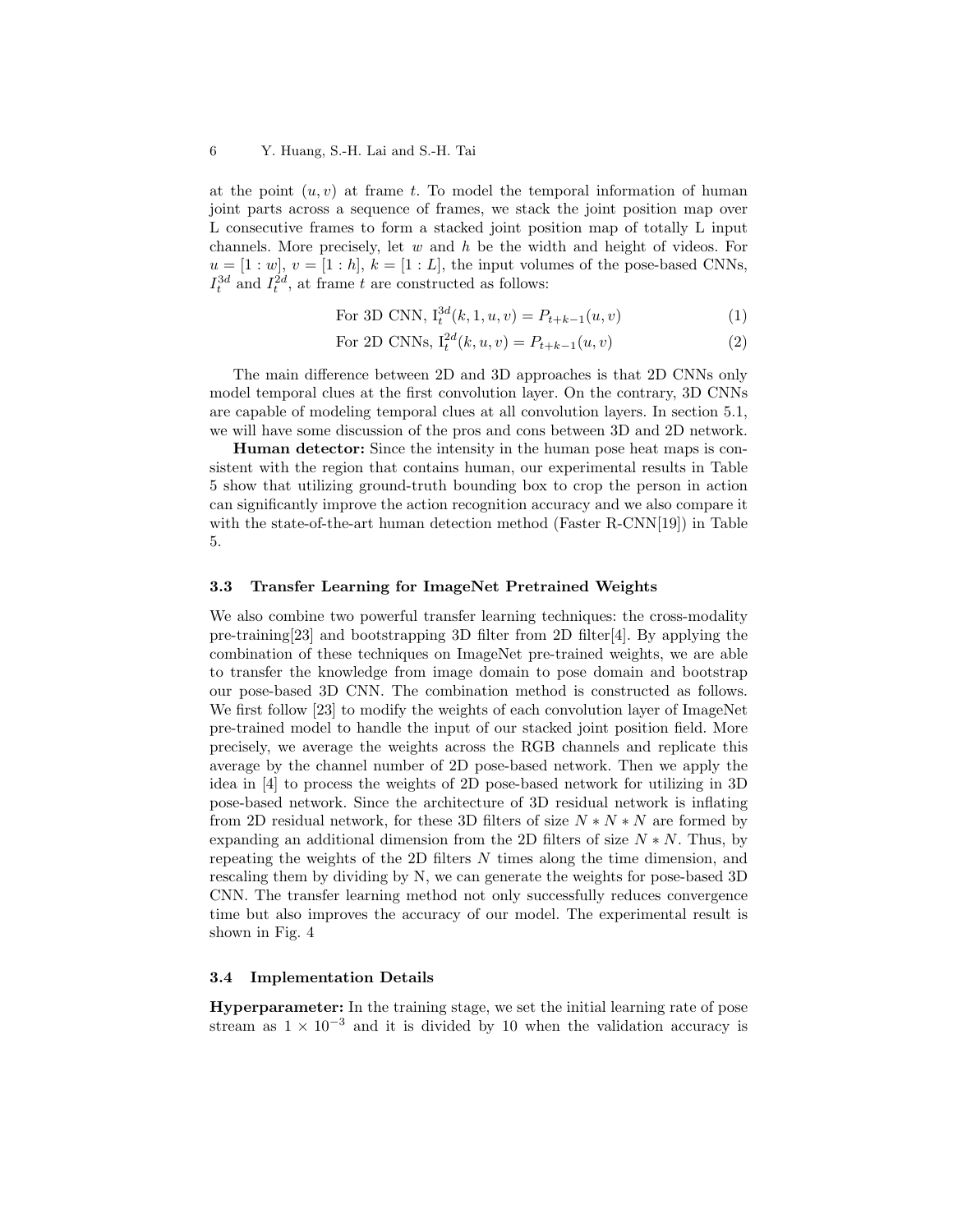

Fig. 4. The validation of transfer Learning techniques on pose-based 3D resnet18. The blue line denotes the model with transfer learning from Imagenet and the red line denote the model without transfer learning techniques.

saturated. The weight decay is set to be  $1 \times 10^{-4}$ , momentum is set to 0.9, and we use SGD as the optimizer for training. In the testing stage, we slice each video into a non-overlap 15 frames clips and the prediction score of each video is the average of the prediction of each clip in a video and this proposed framework is trained and tested with mini-batch size 32.

Data Augmentation: To boost the performance of our model, We utilize both spatial and temporal augmentation mechanism to train our model. For spatial augmentation, after generating the stacked joint position maps for a 15 frame video clip, we first resize it into [15, 1, 128, 128] and utilize the random crop technique to crop a [15, 1, 112, 112] joint position map as the input of our pose stream. For temporal augmentation, we follow [4] to pick a starting frame among those that guarantee a desired number of frames in each stack.

# 4 Multi-dimensional Fusion Network

In the two-stream architecture [21], a video sequence is first preprocessed to obtain the RGB frames and the optical flow maps, and then two independent CNNs are used to compute the spatial and temporal features, respectively. This framework provides the baseline model for action recognition research. Furthermore, there are several different extensions on this architecture for either better fusing the spatial and temporal feature[16] or enhancing the way of modeling temporal clues[23]. While the recognition accuracies reported by these previous works are quite excellent, we argue that precise human joint positions [13] provide very critical features for action recognition. Thus, we propose a pose-based 3D CNN based on Residual Network[10] as an additional stream on a multi-steam framework for action recognition.

## 4.1 Multi-dimensional Fusion

Due to the excellent performance for the two-stream architecture, we propose to include the pose-based approach into the two-stream framework to construct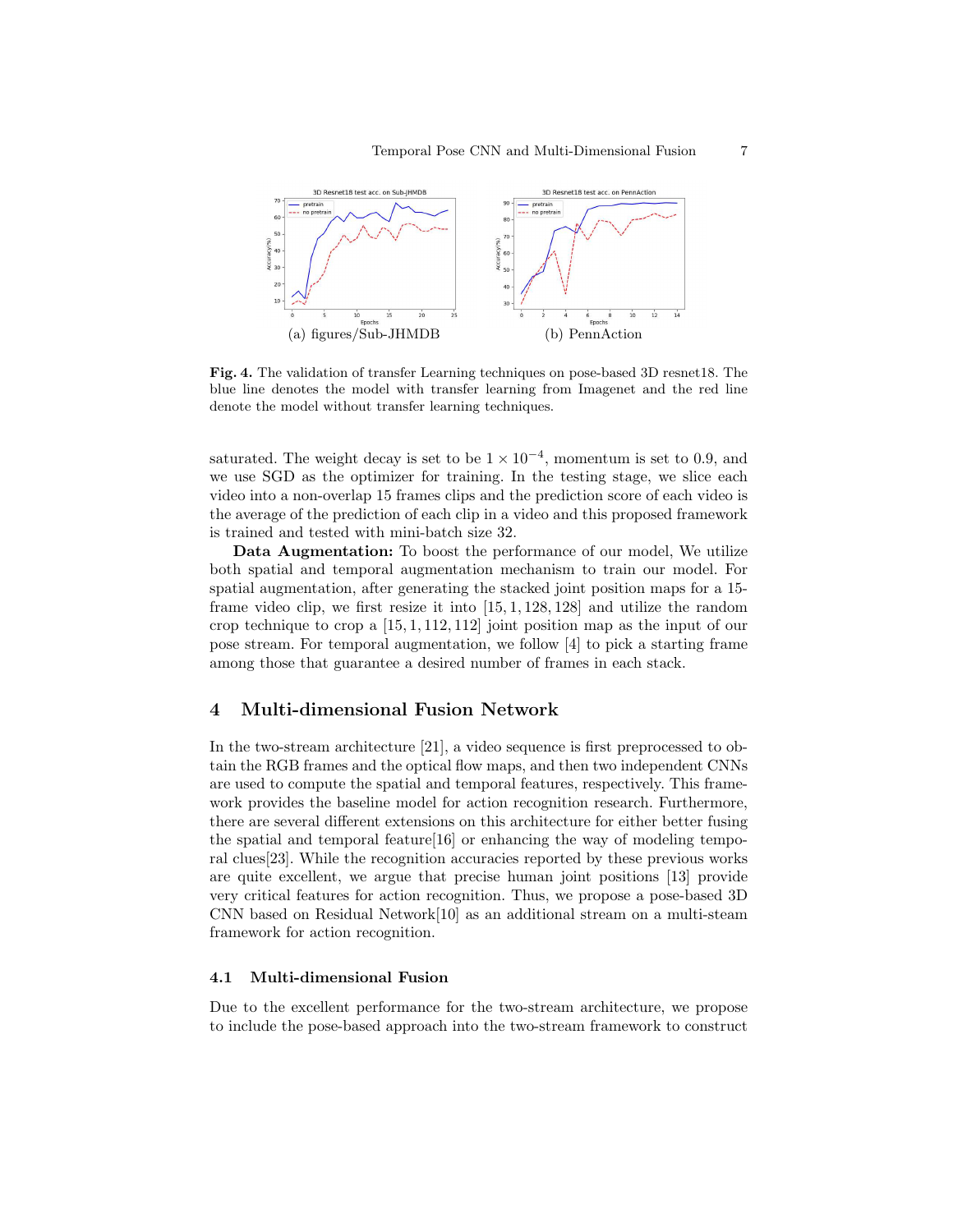

Fig. 5. Flow of the multi-dimensional fusion network:  $(N \times N$  conv, k) denotes a convolutional layer with kernel size  $N \times N$  and the output filter dimension k.

a multi-stream CNN model, which combines spatial, short-term motion and human joint parts motion for action recognition. Motivated by the spatial-temporal fusion networks[8][16], we propose a novel fusion method to take advantage of the pose-based 3D CNNs and the two-stream CNNs such that channel responses of different types at the same pixel position were integrated appropriately. Here we intend to follow [16] to utilize convolution fusion for combining the feature maps for different streams. However, the main difficulty is that the previous fusion methods are only capable of fusing the feature maps of the same dimension. In other words, the previous fusion methods can not fuse feature maps of 2D and 3D networks.

Fusion of 2D and 3D CNN: To overcome the problem of fusing feature maps of different dimensions, we design a multi-dimensional fusion method. Here we demonstrate our techniques with spatial resnet50, motion resnet50 and pose 3D resnet18. Firstly, we follow [16][8] to extract the spatial, motion and pose feature maps before the average pooling layer, whose shapes are [2048, 7, 7], [2048, 7, 7], [512, 1, 4, 4], respectively. Then we design a feature compression network for reducing the feature dimension of spatial and motion feature maps to [512, 4, 4], which can be concatenated with the 3D pose-based feature maps.

Feature compression network: There are many existing methods to reduce the dimension of features (e.g. average pooling, max pooling and conv fusion). According to [16], which states that using multiple convolution layers to gradually reduce the dimension is better than directly applying average or max pooling. Hence, we follow the concept to design our network for dimension reduction. The implementation detail is depicted in Fig. 5.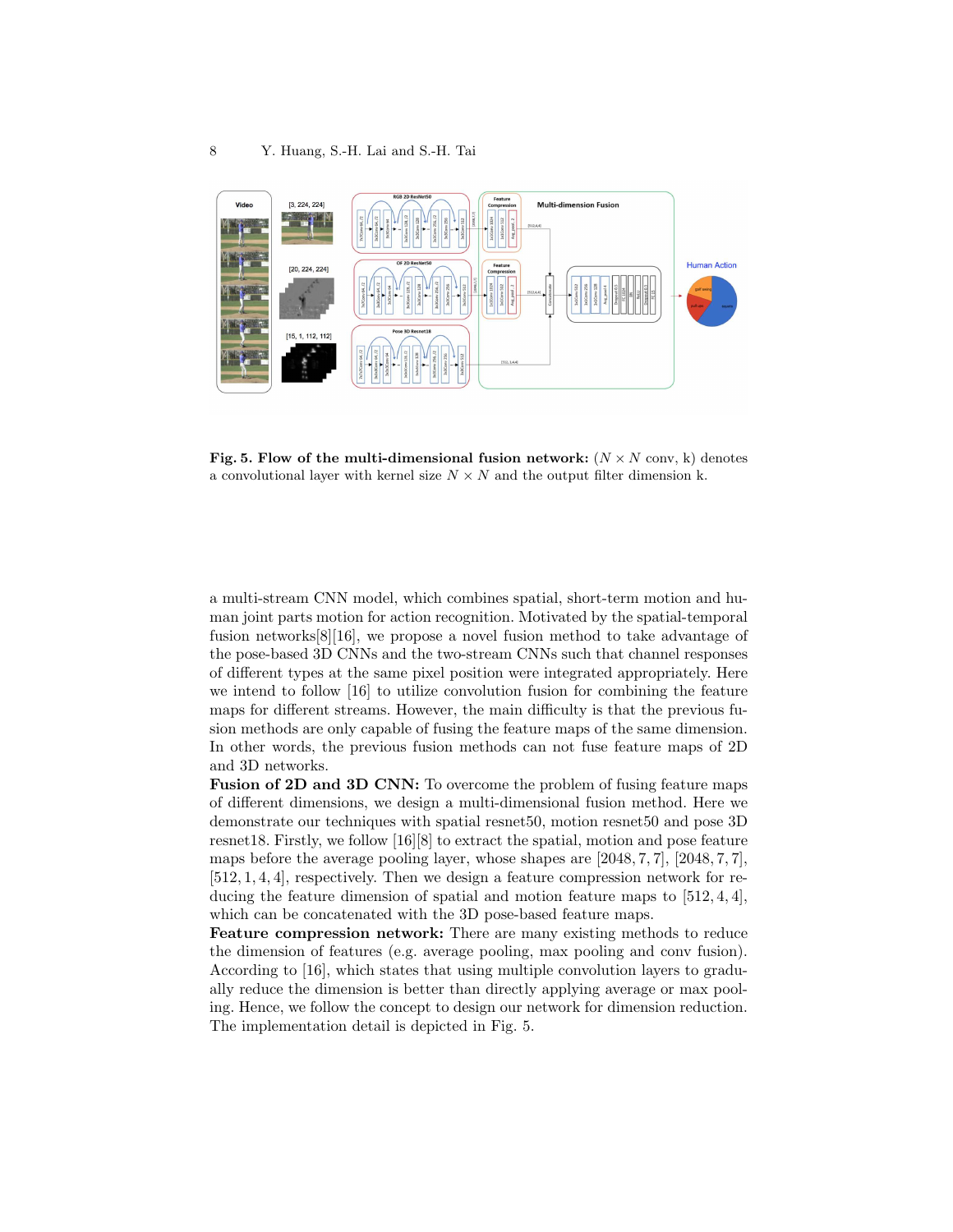#### 4.2 Implementation Details

Multi-stream model input: We use RGB frames and stacked optical flow maps as the input of the spatial and motion streams, which follow the preprocessing procedures used in [21]. For the pose stream, we first apply the human pose computation method in [3, 20, 24] to generate 15-channel heatmaps, and then follow the procedure in section 3.2 to generate the input of the pose-based CNNs.

Hyperparameter: In the training stage, the learning rate of multi-dimensional fusion network is initially set to  $1 \times 10^{-3}$  and divided by 10 when the validation accuracy is saturated. The weight decay is set to be  $1 \times 10^{-4}$ , momentum is set to 0.9, and we use SGD as the optimizer for the training. The testing scheme is similar to that used in the single pose-stream method given in section 3.3. All of these models are trained and tested with mini-batch size 32.

Data Augmentation: For the spatial stream, we first resize an input image to [256, 256] and apply random cropping to crop a [224, 224] sub-image as the training data. For motion and pose streams, we utilize temporal augmentation mechanism proposed in [4] by picking a starting frame among those that guarantee a desired number of frames in each stack. The augmentation method of pose stream remains the same as the techniques described in section 3.3.

# 5 Experimental Evaluation

To demonstrate the importance of the pose-based features, we evaluate our model on two widely used pose-related action recognition benchmarks; i.e., Sub-JHMDB[13] and PennAction[26] datasets. Furthermore, we use the published evaluation protocol of Sub-JHMDB (split1) and PennAction to report the classification accuracy for both datasets.

Table 1. Comparison of methods based on High-level pose features: SJP, OF, box denote stack joint position, optical flow and cropping by human detection bounding boxes, respectively, and L denotes the number of frames in each stack. Note that in these experiments, we first utilizing average fusion to model the features of each channel of human joint heatmap to test our pose-based method.

| Input features Network |                            | Sub-JHMDB PennAction |      |
|------------------------|----------------------------|----------------------|------|
| Stacked OF             | $2D$ resnet $50\quad 45.4$ |                      | 85.4 |
| <b>SJP</b>             | $2D$ resnet $50\quad 57.3$ |                      | 86.1 |
| $SJP+$ box             | $2D$ resnet $50\quad 61.8$ |                      | 89.8 |
| $SJP+$ box             | $3D$ resnet 18 67.4        |                      | 90.0 |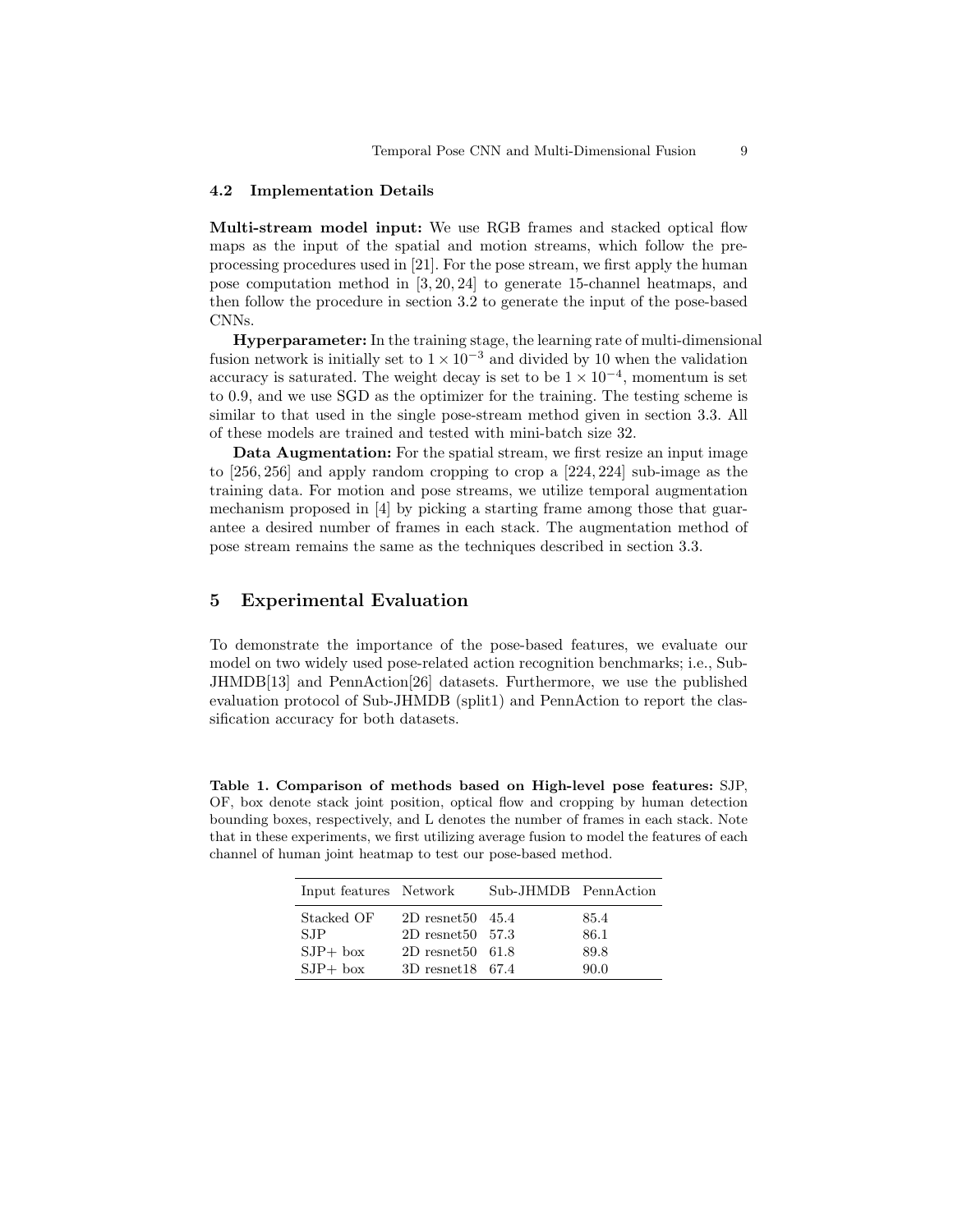## 5.1 Performance of Pose-based CNN

To investigate the properties of pose-based CNN, we design several methods to utilize high-level pose features in CNN and compare them to the original stacked optical flow methods, which is proposed in [21].

Furthermore, we evaluate the proposed method with different stack lengths (L), which denote the temporal footprints [4] in the videos. In action recognition related field, the temporal footprint is a key factor to design an action recognition algorithm. Therefore, we validate the effectiveness of the temporal high-level features on the two popular benchmarks.

According to Table 1, we find the method that utilizes 3D resnet18 to model the stack joint position maps cropped with the associated ground-truth bounding boxes outperforms the performance of optical flow-based methods and the posebased methods on 2D network.

Furthermore, we also conduct experiment to determine the best architect of capturing temporal footprints in video. In Table 2, we show that when the the number of input frames L, which is the temporal footprint of our model set to 15, gives the better accuracy than the original flow-based methods for both datasets.

The experiment results not only demonstrate that pose-based features perform better for extracting action features than optical flow based features, but also show that 3D resnet18 has superior performance to 2D resent18. We believe the main reason why a 3D network is superior than 2D network is that using only a single convolution layer for modeling human pose features is insufficient to capture temporal action from video.

Table 2. Comparison of the performance of different temporal footprint : SJP, OF, Box denote stack joint position, optical flow and cropping by ground truth bounding boxes, respectively, and L denotes the temporal footprint, which is the number of frames in each stack.

| Input features                 | network          | Sub-JHMDB PennAction |      |
|--------------------------------|------------------|----------------------|------|
| Stacked OF                     | $2D$ resnet $50$ | 46.1                 | 87.1 |
| Stacked $OF+ Box$ 2D resnet50  |                  | 60.8                 | 88.2 |
| $SJP+Box$                      | 3D resnet 18     | 62.5                 | 90.0 |
| (a) Temporal footprint $L=10$  |                  |                      |      |
| Input features                 | network          | Sub-JHMDB PennAction |      |
| Stacked OF                     | $2D$ resnet $50$ | 41.1                 | 86.3 |
| Stacked $OF + box$ 2D resnet50 |                  | 59.5                 | 89.4 |
|                                |                  |                      |      |

(b) Temporal footprint  $L = 15$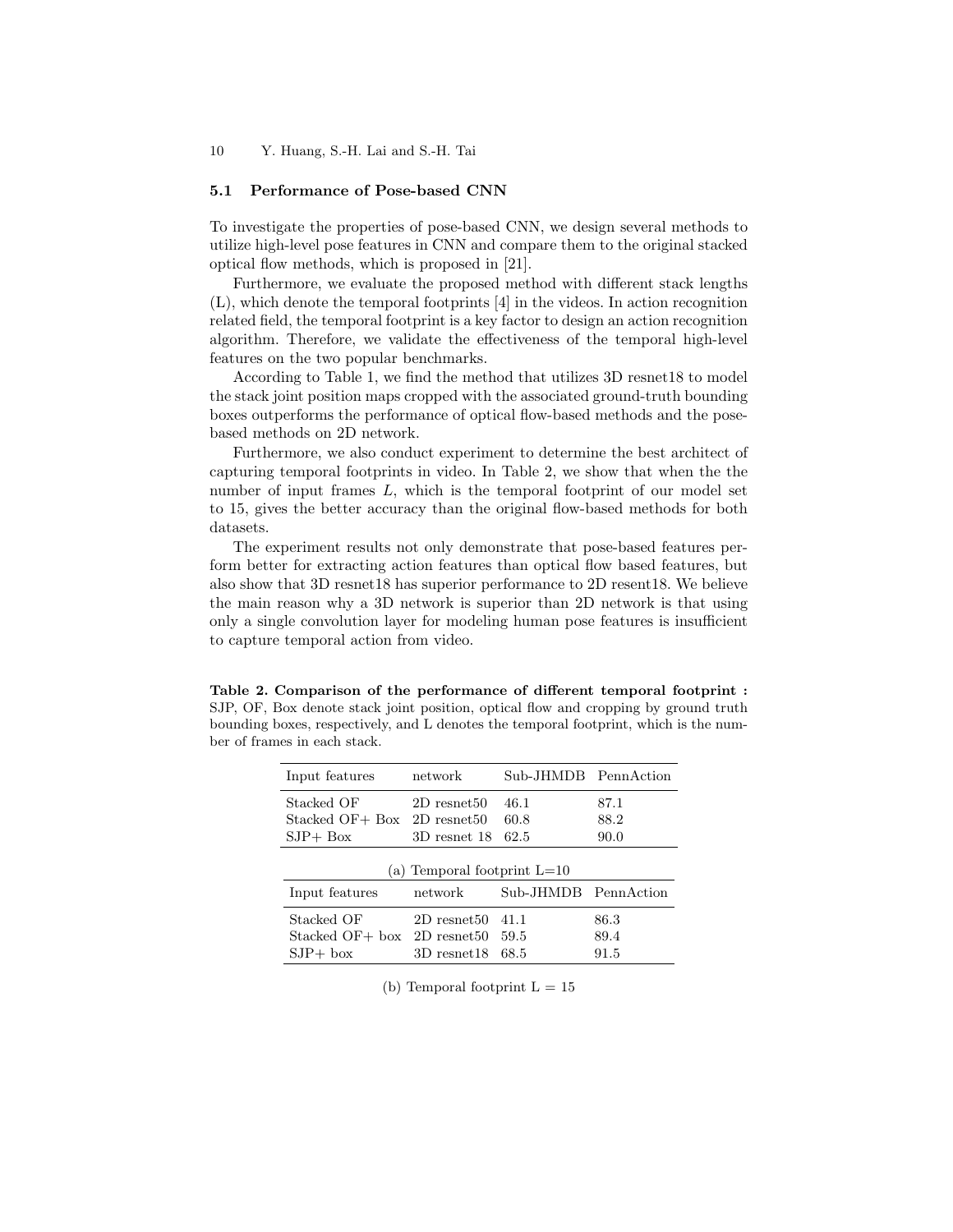Table 3. Comparison of different strategies of combining the features of each human part:  $3D \text{ convN}$  (a, b) denotes a  $3D \text{ convolutional layer with kernel size}$  $N \times N \times N$ , where a is the input filter dimension and b is the output filter dimension.

| Human-part pooling method                 | Sub-JHMDB PennAction |      |
|-------------------------------------------|----------------------|------|
| Average pooling                           | 68.5                 | 90.5 |
| $3D \text{ conv1 } (15,1)$                | 69.2                 | 91.1 |
| 3D conv1 $(15,7) + 3D$ conv1 $(7,1)$ 71.4 |                      | 92.9 |

#### 5.2 Channel-wise convolution

After we determine the architecture of classification model, we propose an experiment of channel-wise convolution to validate the most effective way to combine different human body part features. With the experimental results given in Table 3, We found that using two 3D convolution layers to model the features from all channels of pose estimation result outperforms other methods. Therefore, we demonstrate the effectiveness of this architecture in the proposed pose-based action recognition model.

#### 5.3 Performance of Multi-dimensional Fusion Network

According to the fact that 3D spatial (3 channels) and 3D temporal (2 channels) networks contain more parameters than the proposed 3D pose model (1 channel), which makes them suffer from the over-fitting problem, our proposed method is based on fusing 3D pose stream, 2D spatial stream and 2D temporal stream to achieve superior or comparable performance compared to the state-of-the-art methods. The comparison of different fusion methods is shown in Table 4. Our multi-dimensional fusion framework outperforms the previous average fusion and convolution fusion methods. In addition, We also provide the confusion matrices of the proposed pose-based 3D CNN and multi-stream network in Fig. 6 to demonstrate the effectiveness of the proposed framework.

## 5.4 Comparison of performance for using ground-truth and human detector bounding boxes

To validate the proposed model, we compare the performance of our framework by using the ground-truth human bounding boxes and the bounding boxes obtained from the Faster R-CNN[19] human detector. The results are shown in Table 5. According to the experimental results, when we replace the groundtruth human bounding boxes by those obtained from the state-of-the-art human detector, we have slightly degraded accuracies in our experiment on the PennAction dataset. Therefore, we claim that in the proposed framework, ground truth human bounding box can be replaced by a state-of-the-art human detector with slight accuracy decrease.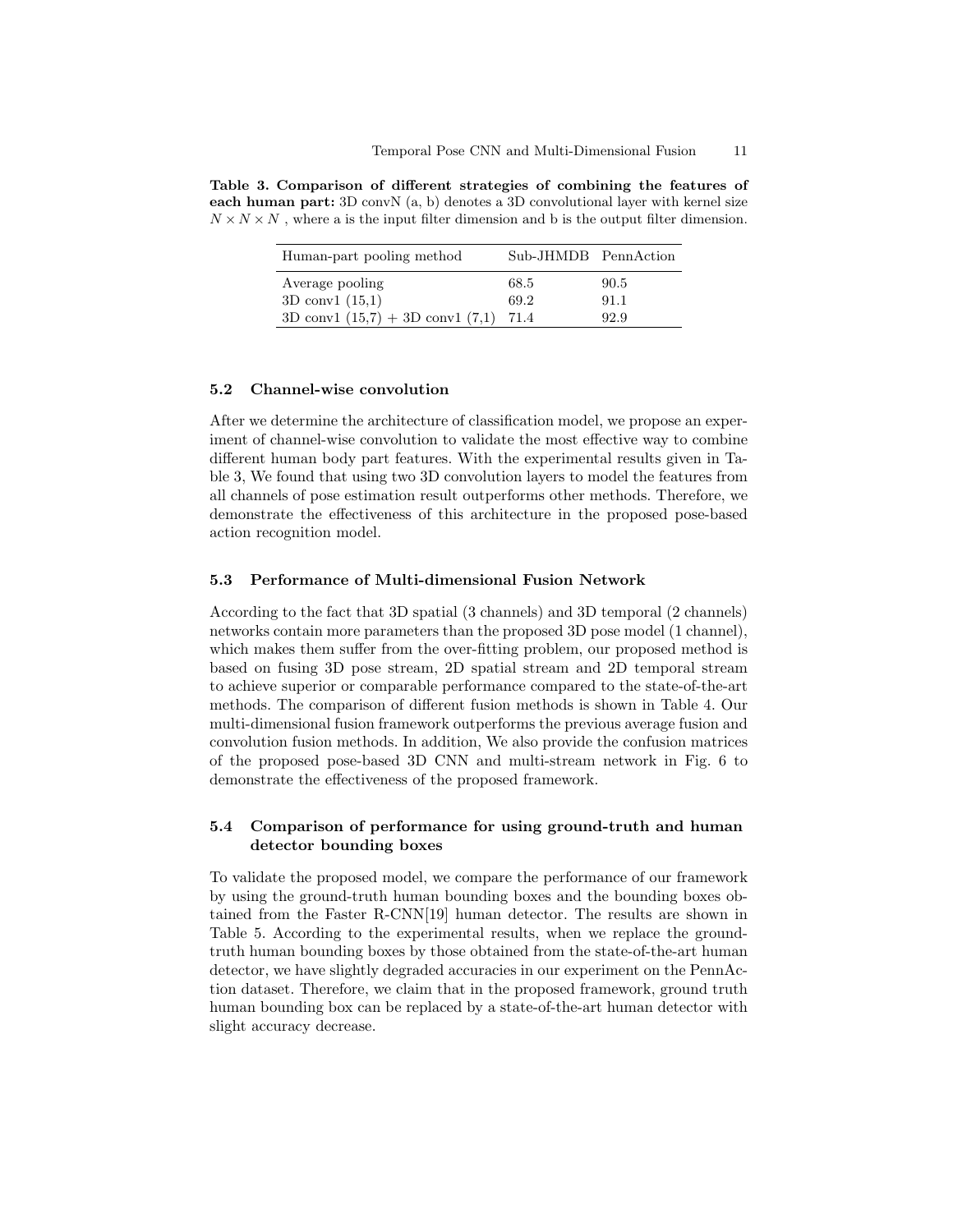

Fig. 6. The confusion matrix of the proposed multi-stream fusion is much sparser than the confusion matrix by using the proposed pose-based method. It demonstrates the effectiveness of fusing multiple types of features, and our fusion strategy significantly enhances the performance for human action recognition.

Table 4. Comparison with different fusion schemes: In the fusion part, s, m, p denote spatial, motion and pose streams, respectively. MD-fusion denotes multidimensional fusion, conv fusion denotes fusion with convolution layers and average fusion denotes the fusion method proposed in [21], which simply fusion the scores of all streams at the output of the softmax layer.

| Stream                | Sub-JHMDB PennAction |      |
|-----------------------|----------------------|------|
| Spatial               | 55.1                 | 80.2 |
| Motion                | 60.7                 | 87.1 |
| Pose                  | 68.5                 | 91.5 |
| Fusion                | Sub-JHMDB PennAction |      |
| s+m, conv fusion      | 70.2                 | 92.4 |
| s+p, average fusion   | 69.7                 | 91.9 |
| $s+p$ , MD-fusion     | 74.1                 | 95.6 |
| s+m+p, average fusion | 71.0                 | 93.7 |
| $s+m+p$ , MD-fusion   | 78.9                 | 97.6 |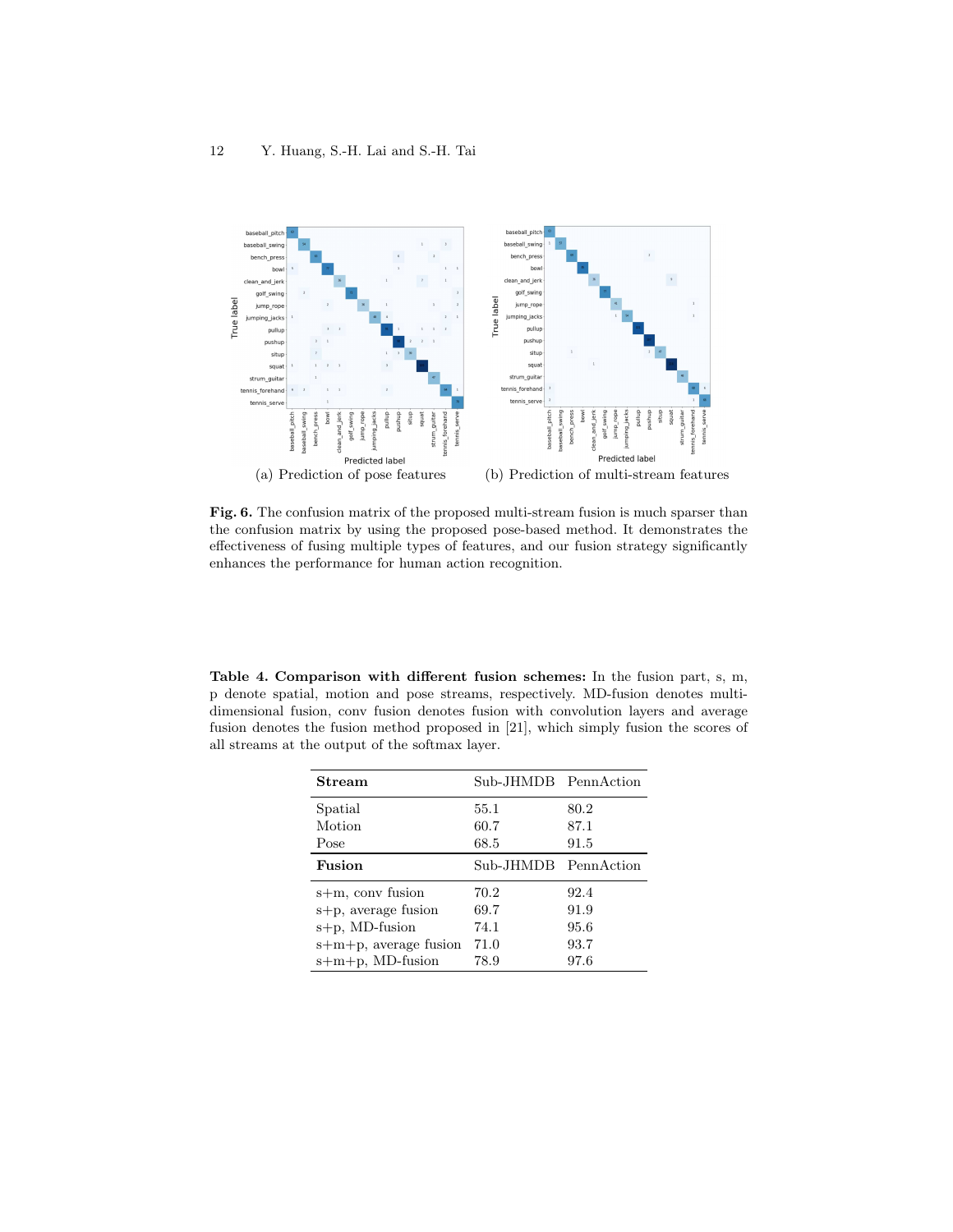Table 5. Performance comparison of the proposed framework by using the ground-truth bounding boxes and those obtained from a human detector on PennAction dataset. In this table, gt-Bbox denotes ground-truth bounding box, sf-Bbox denotes the bounding box generated by human detector, and MD-fusion denotes multi-dimensional fusion.

|           | Framework Bounding box Performance |      |
|-----------|------------------------------------|------|
|           | Pose-stream ground truth           | 90.5 |
|           | Pose-stream faster R-CNN 90.1      |      |
| MD-fusion | ground truth                       | 97.8 |
| MD-fusion | faster $R-CNN$ 97.6                |      |

## 5.5 Comparison with state-of-the-art methods

We also evaluate our pose-based CNN and multi-stream network by comparing performance with state-of-the-art posed-related action recognition methods. In Table 6, the result of our multi-dimensional fusion network provides superior performance on the methods based on either hand-crafted features or deep learning approaches. Finally, we successfully justify our argument that with proper modeling and fusion techniques, human pose features can be directly applied to 3D convolution neural networks to model the temporal evolution in videos and significantly enhance the performance of human action recognition.

Table 6. Comparison of state-of-the-art action recognition methods on Sub-JHMDB [13] and PennAction [26] datasets.

| State-of-the-art      | Stream              | Sub-JHMDB PennAction |      |
|-----------------------|---------------------|----------------------|------|
| Actemes [26]          | RGB                 |                      | 79.4 |
| $pose+NTraj$ [13]     | Pose                | 75.1                 |      |
| $SP-AOG$ [18]         | $RGB + Pose$        | 61.2                 | 85.5 |
| $P-CNN$ [5]           | $RGB + Flow + Pose$ | 66.8                 |      |
| JDD <sub>[2]</sub>    | $RGB + Flow$        | 77.7                 | 87.4 |
| $C3D$ [2]             | $RGB + Flow$        |                      | 86.0 |
| pose $[12]$           | Pose                | 61.5                 | 79.0 |
| Pose $+$ idt-fv[12]   | $Pose + Flow$       | 74.6                 | 92.9 |
| RPAN <sup>[7]</sup>   | $RGB + Flow + Pose$ | 78.6                 | 97.4 |
| Pose-stream(our)      | Pose                | 71.4                 | 92.9 |
| $Pose+MD-fusion(our)$ | $RGB + Flow + Pose$ | 78.9                 | 97.6 |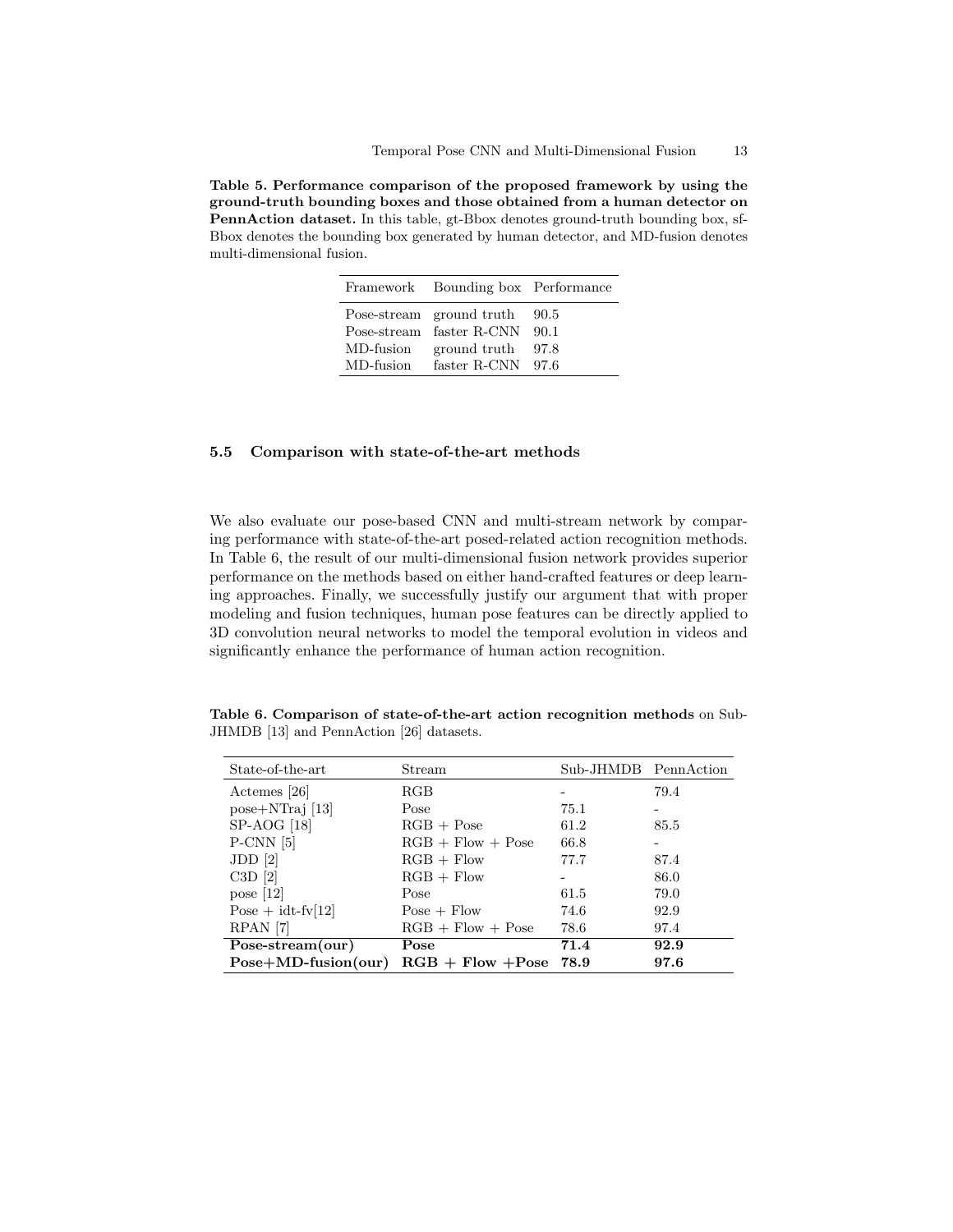## 6 Conclusion

In this paper, we presented a novel multi-stream action recognition method based on fusing 3D pose, 2D spatial and 2D temporal features. We develop a pose-based 3D CNN which integrates multi-channel human joint heatmaps with channel-wise convolution and applied 3D CNN to extract spatial and temporal features at the same time. In addition, we propose a multi-dimensional fusion method that bridges the gap between dimension differences between the 2D spatial, 2D motion and 3D pose feature maps. Our experiments showed the proposed multi-stream CNN model outperforms the state-of-the-art methods on both Sub-JHMDB and PennAction datasets.

# References

- 1. Actionvlad: Learning spatio-temporal aggregation for action classification. In: CVPR (2017)
- 2. Cao, C., Zhang, Y., Zhang, C., Lu, H.: Action recognition with joints-pooled 3d deep convolutional descriptors. In: IJCAI (2016)
- 3. Cao, Z., Simon, T., Wei, S.E., Sheikh, Y.: Realtime multi-person 2d pose estimation using part affinity fields. In: CVPR (2017)
- 4. Carreira, J., Zisserman, A.: Quo vadis, action recognition? a new model and the kinetics dataset. In: CVPR (2017)
- 5. Chéron, G., Laptev, I.: P-cnn: Pose-based cnn features for action recognition. In: ICCV (2015)
- 6. Donahue, J., Hendricks, L.A., Rohrbach, M., Venugopalan, S., Guadarrama, S., Saenko, K., Darrell, T.: Long-term recurrent convolutional networks for visual recognition and description. In: CVPR (2015)
- 7. Du, W., Wang, Y., Qiao, Y.: Rpan: An end-to-end recurrent pose-attention network for action recognition in videos. In: ICCV (2017)
- 8. Feichtenhofer, C., Pinz, A., Zisserman, A.: Convolutional two-stream network fusion for video action recognition. In: CVPR (2016)
- 9. Hara, K., Kataoka, H., Satoh, Y.: Learning spatio-temporal features with 3d residual networks for action recognition. In: ICCV (2017)
- 10. He, K., Zhang, X., Ren, S., Sun, J.: Deep residual learning for image recognition. In: CVPR (2016)
- 11. Herath, S., Harandi, M., Porikli, F.: Going deeper into action recognition: A survey. Image and Vision Computing  $60(Supplement C)$ ,  $4 - 21$  (2017)
- 12. Iqbal, U., Garbade, M., Gall, J.: Pose for action action for pose. In: FG (2017)
- 13. Jhuang, H., Gall, J., Zuffi, S., Schmid, C., Black, M.J.: Towards understanding action recognition. In: ICCV (2013)
- 14. Ji, S., Xu, W., Yang, M., Yu, K.: 3d convolutional neural networks for human action recognition. TPAMI  $35(1)$ ,  $221 - 231$  (2013)
- 15. Kay, W., Carreira, J., Simonyan, K., Zhang, B., Hillier, C., Vijayanarasimhan, S., Viola, F., Green, T., Back, T., Natsev, P., Suleyman, M., Zisserman, A.: The kinetics human action video dataset ArXiv:1705.06950v1 [cs.CV], 2017
- 16. Ma, C.Y., Chen, M.H., Kira, Z., AlRegib, G.: Ts-lstm and temporal-inception: Exploiting spatiotemporal dynamics for activity recognition ArXiv:1703.10667v1 [cs.CV], 2017